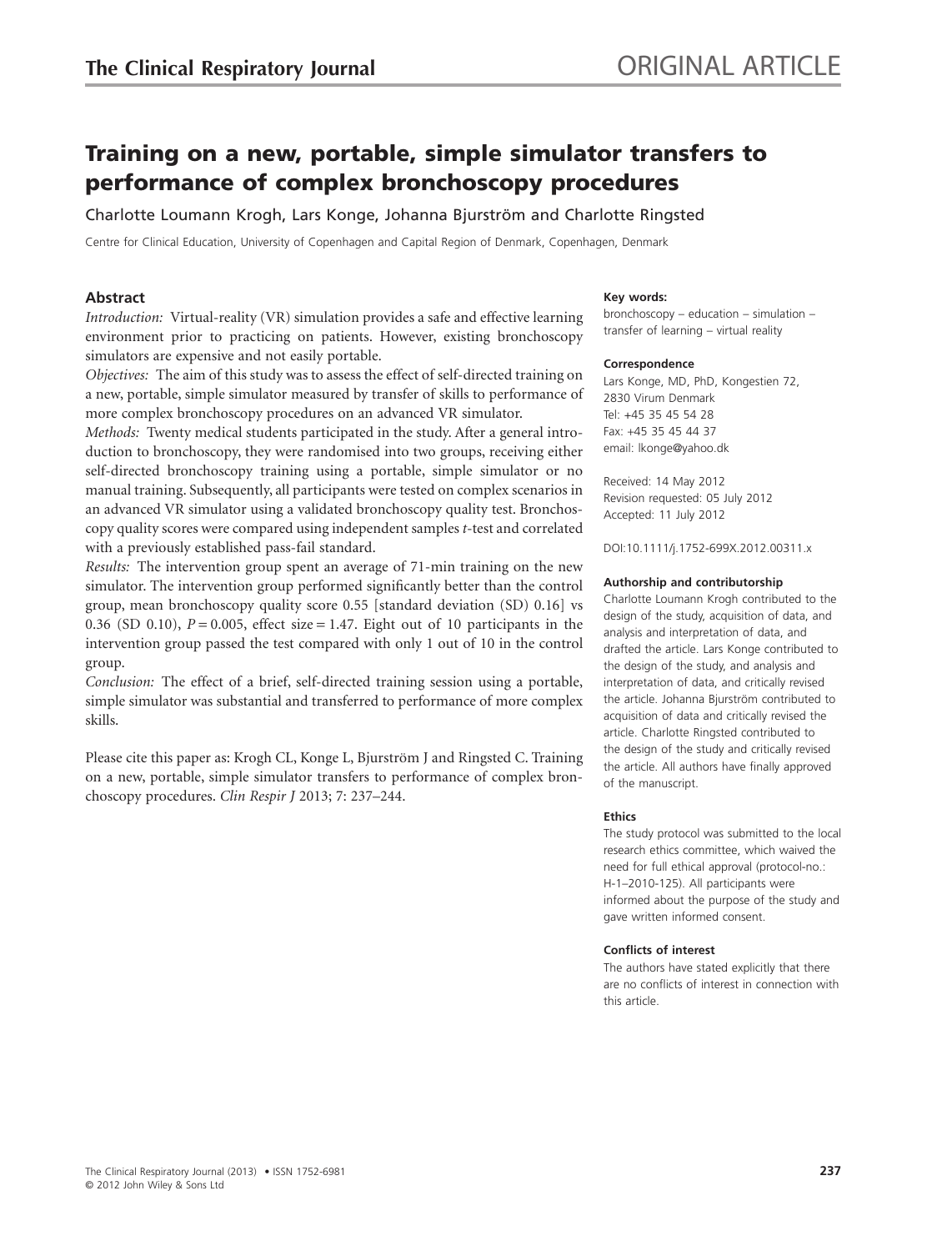### **Introduction**

Bronchoscopy remains one of the cornerstones for diagnosing diseases in the airways and lungs. For decades, development of bronchoscopy skills has been based on training on real patients, compromising patient safety and comfort (1). Furthermore, the traditional apprenticeship model requiring supervision by experienced clinicians is problematic, as the clinical environment is pressurised by shorter work weeks and demands for greater operating room efficiency (2).

Simple inanimate models allow basic bronchoscopy training but carry a risk of costly damage to the flexible bronchoscopes and require trained personnel for guidance and feedback. Trainees can practice unsupervised and apply self-directed learning strategies on virtualreality (VR) simulators that provide consistent feedback, objective measurements of acquired skills and the opportunity of unlimited repetition of procedural manoeuvres in a changing and safe environment  $(1, 3, 1)$ 4). Recent studies have demonstrated that guided self-directed learning may be advantageous over instructor-led training (5), although evaluation of learning outcome by a clinical educator is required (2, 5). In research of motor skill learning, learning is defined as a relatively permanent change in capability to perform a task (6). To demonstrate sustainable skills, it is recommended to test learning outcome after a pause in training (retention of learning) and/or to test performance of similar tasks in another context (transfer of learning). The advantage of a transfer test is that it requires newly achieved skills and reflects how the trained skills are internalised in a test setting (7).

The existing VR bronchoscopy simulators are heavy and not easily portable, which limits the usability across medical institutions. Furthermore, prices of approximately 100 000 Euros make the simulators unaffordable for many educational programmes. A smaller simulator has been developed, and a price of approximately 15 000 Euros makes it more accessible. However, it is also less realistic, and it is unknown whether skills learned on this simple simulator would transfer to more complex bronchoscopy tasks. Studies comparing high-fidelity simulators and simple bench models suggest that less realistic skill training is more cost-effective for novices (8, 9), and less sophisticated and mobile simulators may be feasible for lower level trainees achieving competencies in basic motor skills  $(8, 10, 11)$ .

Hence, the aim of this study was to investigate the effect of a brief, self-directed training session using a new, portable, simple simulator on performance of more complex tasks on an advanced VR simulator.



**Figure 1.** Flow chart showing the study design. Twenty novices were introduced to bronchoscopy before randomisation to a control group and an intervention group. The intervention group trained on a new portable simulator (Orsim™) before performing a bronchoscopy quality test. VR, virtual reality.

### **Materials and methods**

#### **Design**

This was a randomised, controlled, blinded, experimental study. The participants were randomised into two groups. The intervention group received VR simulation training using a portable simulator, whereas the control group received no manual training. Primary outcome measure was performance in an advanced VR simulator using a previously validated bronchoscopy quality test (12). The study design is illustrated in Fig 1.

#### **Sampling**

The study group consisted of 20 medical students. The students were in their third to sixth year of medical school, thereby having knowledge of the anatomy of the lungs. Exclusion criteria included prior experience in either real-life or bronchoscopy simulation. Participants were recruited by an electronic invitation to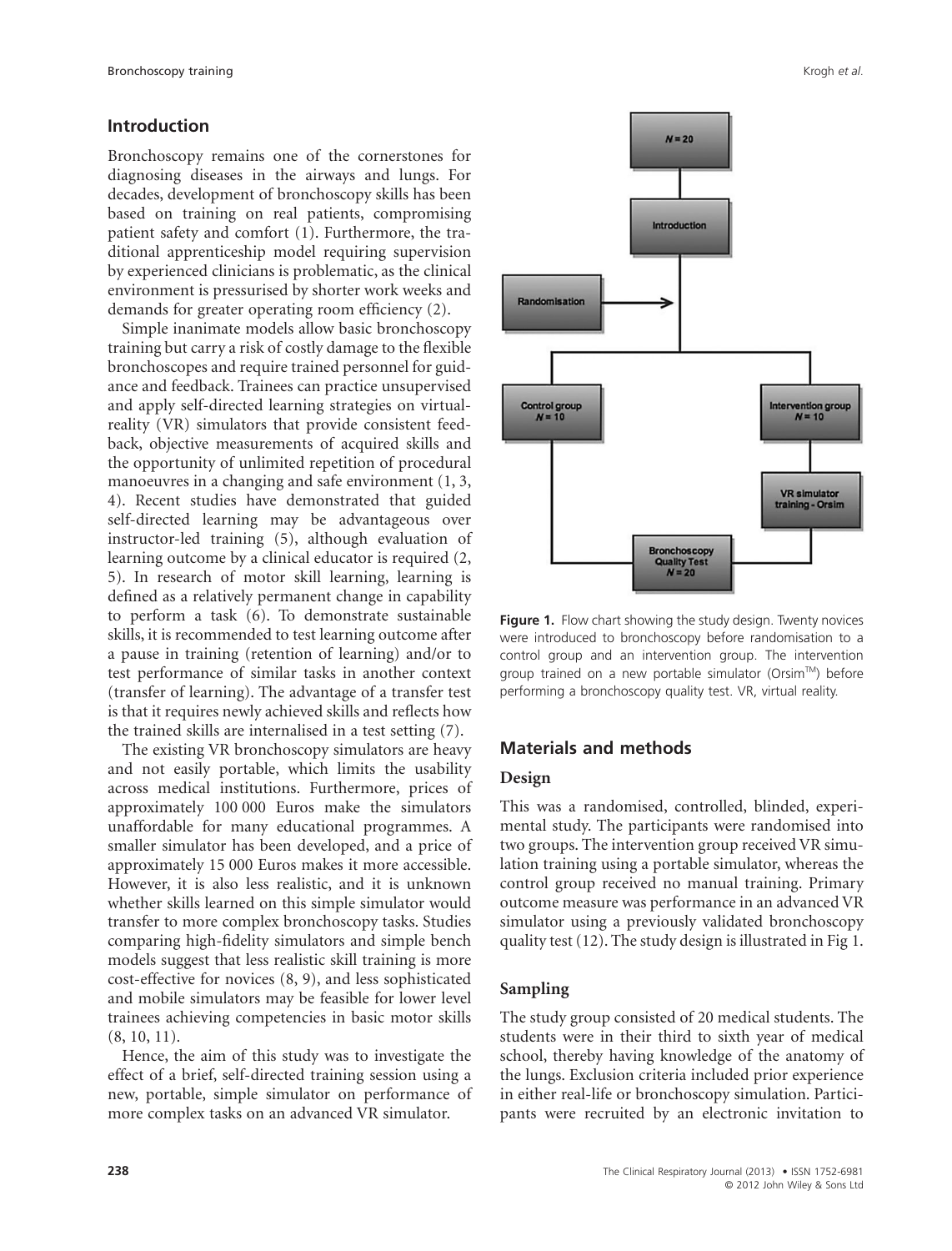members of Society of Danish Medical students with interest of anaesthesiology and intensive care medicine, University of Copenhagen, Denmark. We chose members of this interest organisation as these students in general are highly motivated to practice invasive procedures. No fees were paid.

### **Day 1: introduction and randomisation**

The participants came to the Centre for Clinical Education pairwise on two consecutive days. First, they watched an instructional video of bronchoscopy technique by E. James Britt, MD, followed by a 15-min 'warm-up' session on a VR simulator in order to get familiar with the bronchoscopy procedure. The simulator used in this session was the Accutouch™ endoscopy simulator (CAE, Ontario, Canada) (1, 3, 4, 13). The 'warm-up' session was administrated by CLK who guided the students through the simulation. Subsequently, the students were randomised into either the intervention group or control group. The randomisation was administrated by LK using the students' date of birth and a list of random numbers (created using http://www.random.org). After the randomisation, both groups were given traditional study material consisting of a poster of the anatomy of the lungs and 20-page written material about bronchoscopy. Both groups were allowed unlimited time for studying the material at home. Participants randomised to the control group did not receive any further hands-on training, while the participants randomised to the intervention group started self-directed training on a portable, simple simulator.

### **Description of the simulator**

The portable Orsim™ bronchoscopy simulator (Airway Simulation Limited, Auckland, New Zealand) consists of a flexible bronchoscope, a small interface device for the flexible tube and simulation software modules (Fig 2). The interface device is connected to a standard laptop working as a monitor. The flexible bronchoscope is modelled after a conventional bronchoscope, however, without a working channel to simulate complex procedures such as forceps or needle biopsies. The three-dimensional (3D) graphics for the model of the bronchial tree is designed from pictures and video footage of real bronchoscopies. Entry point to the airway includes both nasal and oral access. As the flexible bronchoscope is inserted through the interface device, a 3D image of the airway is displayed. The motions of the bronchoscope are continuously tracked by the simulation software, which changes the image



Figure 2. The Orsim<sup>™</sup> bronchoscopy simulator consists of a small, portable interface device connected to a standard laptop and a proxy flexible bronchoscope.

corresponding to the location of bronchoscope. Movement of the scope is not accompanied with tactile sensation or force feedback. The simulation software records all actions of the user providing instant feedback in terms of procedure time and number of bronchial segments visualised.

### **Training of the intervention group**

Participants in the intervention group were trained using the Orsim bronchoscopy simulator. The training was self-directed and unsupervised. The training program consisted of a number of simulated bronchoscopies in three different scenarios with increasing difficulty. All three scenarios simulated a patient with normal airways.

In the first scenario, the entrance to each bronchial segment was marked by the number of the segment and a 'goal sphere' that disappeared, as the segment was entered. Continuously written instructions on the monitor about the next step in the procedure were provided. The second scenario noted the visited and the missing segments, while the third scenario offered no help. All bronchoscopies had a time limit of 10 min. After each bronchoscopy, the number of segments visualised and the amount of time spent were noted, and these data were plotted graphically to estimate a performance curve.

#### **Day 2: outcome measure**

On the second day, the individual performance of each participant was tested on an advanced VR simulator using a validated bronchoscopy quality test (12) (Appendix A). The test was administered on the Accutouch endoscopy simulator by CLK or JB. The test included performance of six procedures: two diagnostic bronchoscopies, two bronchioalveolar lavages (BALs) and two procedures using biopsy tools. During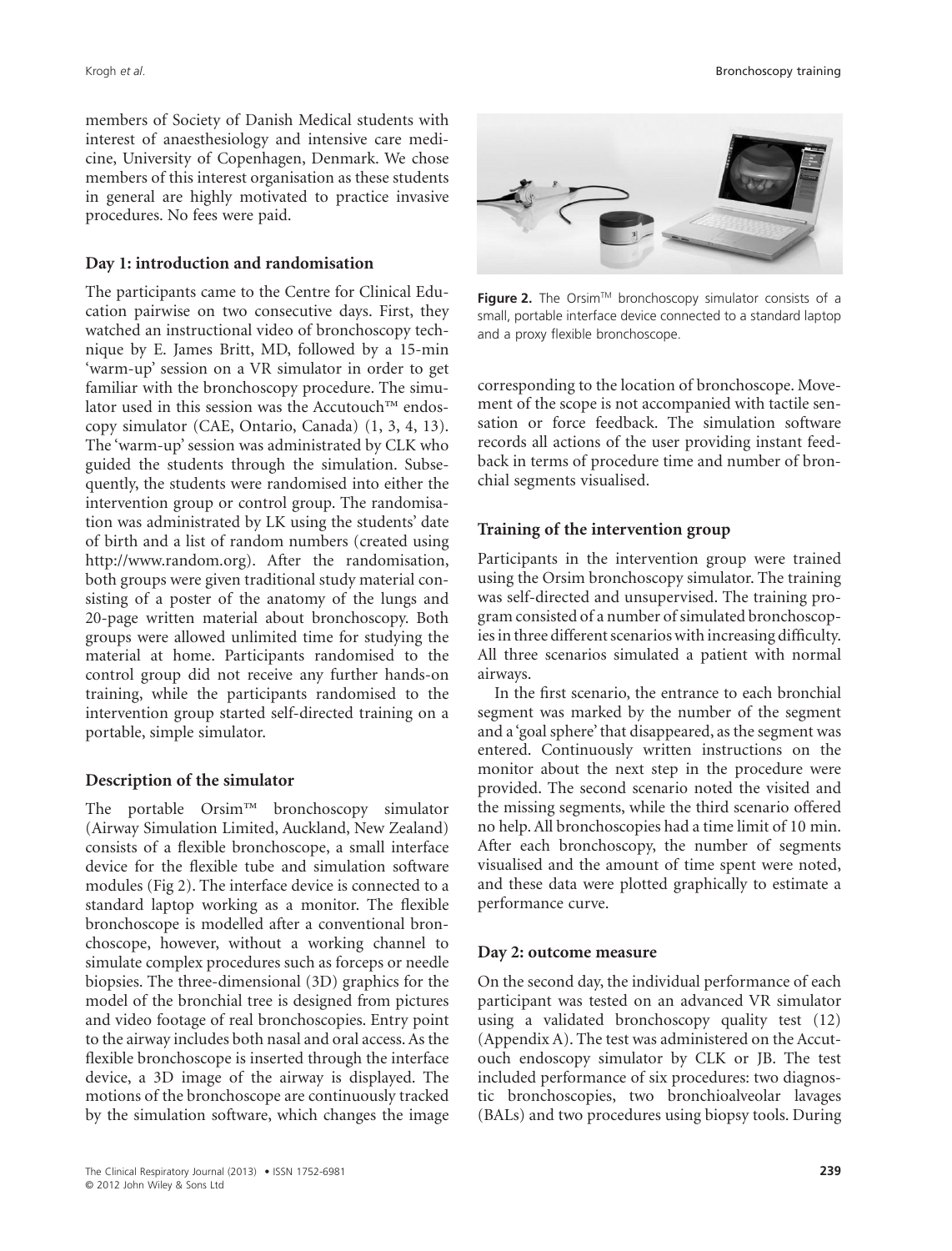the test, no feedback or help was provided. CLK/JB were blinded regarding the participants' study group. All bronchoscopies were recorded and LK, who was blinded as well, assessed the performance using a checklist containing 28 items, the maximum possible score being 28 points (12). An *aggregate score*, the bronchoscopy quality score, defined as the checklist score divided by the amount of time taken to perform the procedures were calculated. A pass/fail standard of 0.42 points per minute had been established previously by using the contrasting groups methods and data from 28 participants (14).

#### **Statistical analyses**

The performance was compared using independent samples *t*-test. A *P* value of less than 0.05 was considered significant. To estimate the magnitude of the difference between the intervention and the control group, we used Cohen's d effect size (ES). According to Cohen, ES of 0.2–0.5 is considered small, ES of 0.5–1.0 is considered moderate, and ES > 1.0 is considered substantial (15). The PASW statistical software package version 18.0 (SPSS inc., Chicago, Illinois, USA) was used for all calculations.

### **Results**

All 20 participants completed the study. The distribution of males vs females was identical in both the intervention and the control group (seven males and three females in each group). The mean ages were similar, intervention group = 25.9 years and control group = 27.7 years,  $P = 0.28$ . The participants of the intervention group performed 12 bronchoscopies each on average (range 7–19) during training on the Orsim simulator. Practice time was on average 71 min (range 46–99 min). Figure 3 shows the performance curve of the intervention group during training and demonstrates a continuous learning by consecutive trials without reaching a plateau.

The control group spent significantly more time studying the written material than the intervention group before the test, mean 49 [standard deviation (SD) 24] vs 23 (SD 17) min, *P* = 0.011.

Performance on the bronchoscopy quality test is shown in Table 1. The intervention group obtained a significantly higher bronchoscopy quality score than the control group, mean 0.55 (SD 0.16) vs 0.36 (SD 0.10),  $P = 0.005$ ,  $ES = 1.47$ . This difference was mainly due to faster performance by the intervention group, ES 1.87, whereas the difference between checklist



**Figure 3.** Performance curve of the intervention group during training on the Orsim<sup>TM</sup> simulator. Dots = individual scores; squares = mean score.

scores was moderate, ES 0.76. Eight out of 10 participants in the intervention group obtained a passing level score (0.42 point per minute) as opposed to 1 out of 10 in the control group, Fig 4.

#### **Discussion**

This study demonstrated that training novices in a brief, self-directed training session using the new, portable, simple Orsim simulator lead to a steep learning curve and significant learning outcome, i.e. the intervention group obtained significantly higher bronchoscopy quality scores compared with the control group. Eight out of 10 in the intervention group obtained a passing level on the bronchoscopy quality test as opposed to only 1 out of 10 in the control group.

The intervention group performed significantly faster than the control group because of a significant motor skills learning from training on the Orsim simulator. Although rapid procedural time is part of superior clinical performance, it is not an indication of bronchoscopy quality by itself. Features of expert performance are recognised by both rapid completion of the task and the quality of the procedure (1, 16).

The control group obtained surprisingly high checklist scores, only moderately lower than the intervention group. The checklist score reflected knowledge of the anatomy and the ability to perform complex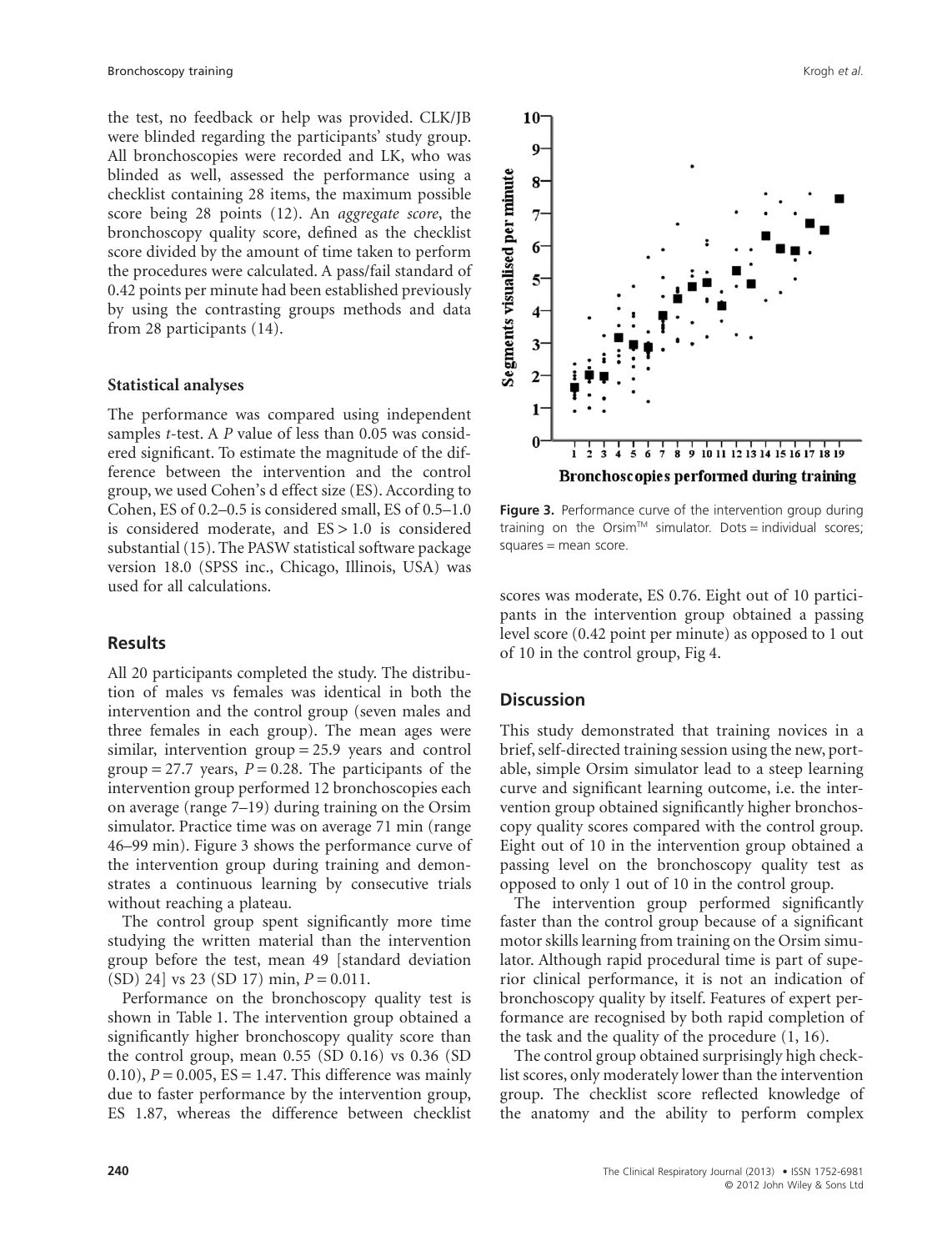| Outcome measures                                 | Intervention group  | Control group       | P value | Effect size |  |
|--------------------------------------------------|---------------------|---------------------|---------|-------------|--|
| Bronchoscopy quality score<br>(score per minute) | Mean 0.55 (SD 0.16) | Mean 0.36 (SD 0.10) | 0.005   | 1.47        |  |
| Time (minutes)                                   | Mean 42.8 (SD 8.74) | Mean 58.5 (SD 8.02) | 0.001   | 1.87        |  |
| Checklist-score (points)                         | Mean 22.7 (SD 2.95) | Mean 20.5 (SD 2.84) | 0.106   | 0.76        |  |

**Table 1.** Performance of the intervention group after training on the Orsim simulator compared with performance of the control group measured in a bronchoscopy quality test

SD, standard deviation.

procedures. The control group spent more than twice the time preparing for the test compared with the intervention group, which may explain why they did well regarding anatomy.

Being aware of the possible advantage of the intervention, group may have influenced the behaviour of the control group in terms of studying before the test (17). To avoid this bias, we could have tested the control group immediately after the randomisation. However, we deliberately chose to give both the intervention and the control group the opportunity to study in a traditional manner, as test of complete novices does not reflect a clinical setting. Allowing the control group to prepare in the traditional way is helpful for investigation of learning outside the intervention (18).

The Orsim simulator did not have a working channel, which made it impossible for the participants in the intervention group to practice complex procedures before the test. This could also explain why the difference in checklist score was only moderate.Whether the lack of sophisticated features such as working channel and tactile feedback on the Orsim simulator impeded the ability of the intervention group to perform quality procedures on the Accutouch simulator is unknown. However, studies regarding laparoscopic simulation found limited benefit of simulated tactile sensation and force feedback in terms of efficiency (19, 20), and a recent review found minimal relationship between simulation fidelity and transfer of learning (21).

A growing body of evidence suggests that clinical skills acquired in medical simulation may be transferred to improved patient care and outcomes (16, 22). Several studies have demonstrated improved operating room performance in residents who had received VR simulator training, indicating that simulators may be able to provide basic skills training for clinical procedures (23, 24). These findings emphasise the clinical relevance of simulation in training of clinical skills in the future endoscopy training program (25–29). A recent review analysed the effect of technology-enhanced simulation in training of health professionals and found that in comparison with no interventions, simulation-based medical education was associated with improved outcomes of knowledge, skills and behaviour (18).A metaanalysis suggested that simulation-based medical education with deliberate practice was better than traditional clinical medical education when training specific clinical skills (22).

The learning curve of the intervention group demonstrated that they had not reached the performance plateau. This observation suggests that the training time should be extended beyond 71 min. Previous studies have demonstrated that longer training time could be associated with improvement in terms of speed and percentage of segments visualised (1, 4, 30, 31). Future studies are needed to estimate the training time necessary to reach the plateau phase.

A limitation to this study was the small sample size  $(n=20)$ . However, the number of participants in simulation studies is generally small – in randomised studies concerning bronchoscopy simulation around



**Figure 4.** The bronchoscopy quality score of the control group and the intervention group. Boxplot showing outliers, minimum, first quartile, median, third quartile and maximum. The dotted line marks the previously established pass-fail standard.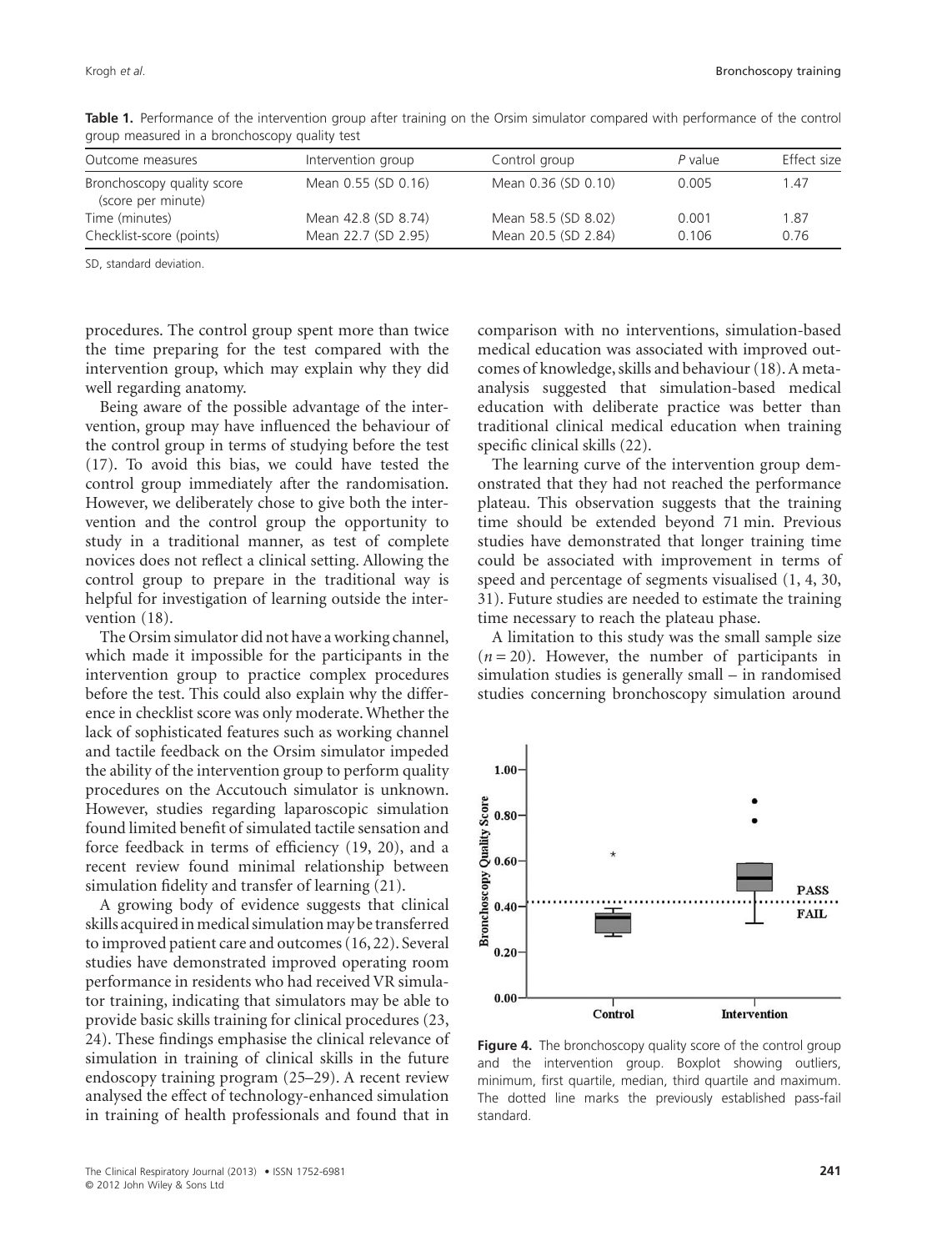6–10 participants (1, 24). The study population consisted of medical students, and this group may not be representative of the target group in a clinical setting, i.e. residents in pulmonary medicine. However, all the students had attained knowledge of the anatomy and physiology of the lungs. Moreover, the bronchoscopy quality test used in this study did not require knowledge of the pathogenesis or treatment of specific pulmonary diseases. The test only measured the participant's ability to navigate the scope in the airways and lungs using hand-eye coordination and management of tools for invasive procedures. Hence, training on the Orsim simulator may improve the participant's confidence in terms of handling the bronchoscope and serve as preparation prior to patient examination. However, the quality of performance of complex procedures must be obtained by repetitive practice in a real-life clinical setting.

Another limitation is that the control group only received traditional study material as preparation. However, this design is comparable with reality, where residents in general do not have simulation experience prior to procedures performed in a clinical setting.

Finally, the performance of the participants where tested using another VR simulator and not patients. This solution was chosen due to ethically concerns of allowing medical students to perform bronchoscopies on real patients for study purposes. As an alternative, we used a high-fidelity VR simulator allowing to test performance of both diagnostic bronchoscopy and more complex skills, i.e. BAL and taking biopsies. By modulating the context and nature of the motor skills, we were able to investigate the adaptive aspects related to the obtained skills.

However, testing performance of skills obtained via simulation on another simulator will always favour trainees who are familiar with simulation, reflecting a great amount of transfer because simulator training is very similar to a simulation test. Also, we must acknowledge that the bronchoscopy quality test used in this study is validated for 'VR simulator novices', i.e. trainees who have never performed bronchoscopies on a simulator before. This may have influenced the large amount of participants in the intervention group who reached the passing level.

A brief, self-directed training session using a new, portable bronchoscopy simulator enabled a group of novices to demonstrate a steep learning curve and perform bronchoscopy manoeuvres faster. Further studies are required to investigate if the motor skills achieved using the simulator are transferable to reallife bronchoscopies in order to determine the future potential in the bronchoscopy curriculum.

### **References**

- 1. Ost D, DeRosiers A, Britt EJ, Fein AM, Lesser ML, Mehta AC. Assessment of a bronchoscopy simulator. Am J Respir Crit Care Med. 2001;164(12): 2248–55.
- 2. Reznick RK, MacRae H. Teaching surgical skills changes in the wind. N Engl J Med. 2006;355(25): 2664–9.
- 3. Colt HG, Crawford SW, Galbraith O III. Virtual reality bronchoscopy simulation: a revolution in procedural training. Chest. 2001;120(4): 1333–9.
- 4. Rowe R, Cohen RA. An evaluation of a virtual reality airway simulator. Anesth Analg. 2002;95(1): 62–6. table.
- 5. Brydges R, Dubrowski A, Regehr G. A new concept of unsupervised learning: directed self-guided learning in the health professions. Acad Med. 2010;85(10 Suppl): S49–S55.
- 6. Wulf G, Shea C, Lewthwaite R. Motor skill learning and performance: a review of influential factors. Med Educ. 2010;44(1): 75–84.
- 7. Magill RA. *Defining and Assessing Learning. Motor Learning and Control*, 8th edn. New York, McGraw-Hill, 2007: 246–62.
- 8. Matsumoto ED, Hamstra SJ, Radomski SB, Cusimano MD. The effect of bench model fidelity on endourological skills: a randomized controlled study. J Urol. 2002;167(3): 1243–7.
- 9. Davoudi M, Wahidi MM, Zamanian RN, Colt HG. Comparative effectiveness of low- and high-fidelity bronchoscopy simulation for training in conventional transbronchial needle aspiration and user preferences. Respiration. 2010;80(4): 327–34.
- 10. Anastakis DJ, Regehr G, Reznick RK, Cusimano M, Murnaghan J, Brown M, Hutchison C. Assessment of technical skills transfer from the bench training model to the human model. Am J Surg. 1999;177(2): 167–70.
- 11. Grober ED, Hamstra SJ, Wanzel KR, Reznick RK, Matsumoto ED, Sidhu RS, Jarvi KA. The educational impact of bench model fidelity on the acquisition of technical skill: the use of clinically relevant outcome measures. Ann Surg. 2004;240(2): 374–81.
- 12. Konge L, Arendrup H, von Buchwald C, Ringsted C. Using performance in multiple simulated scenarios to assess bronchoscopy skills. Respiration. 2011;81(6): 483–90.
- 13. Crawford SW, Colt HG. Virtual reality and written assessments are of potential value to determine knowledge and skill in flexible bronchoscopy. Respiration. 2004;71(3): 269–75.
- 14. Konge L, Clementsen P, Larsen KR, Arendrup H, Buchwald C, Ringsted C. Establishing pass/fail criteria for bronchoscopy performance. Respiration. 2012;83(2): 140–6.
- 15. Zakzanis KK. Statistics to tell the truth, the whole truth, and nothing but the truth: formulae, illustrative numerical examples, and heuristic interpretation of effect size analyses for neuropsychological researchers. Arch Clin Neuropsychol. 2001;16(7): 653–67.
- 16. Sturm LP, Windsor JA, Cosman PH, Cregan P, Hewett PJ, Maddern GJ. A systematic review of skills transfer after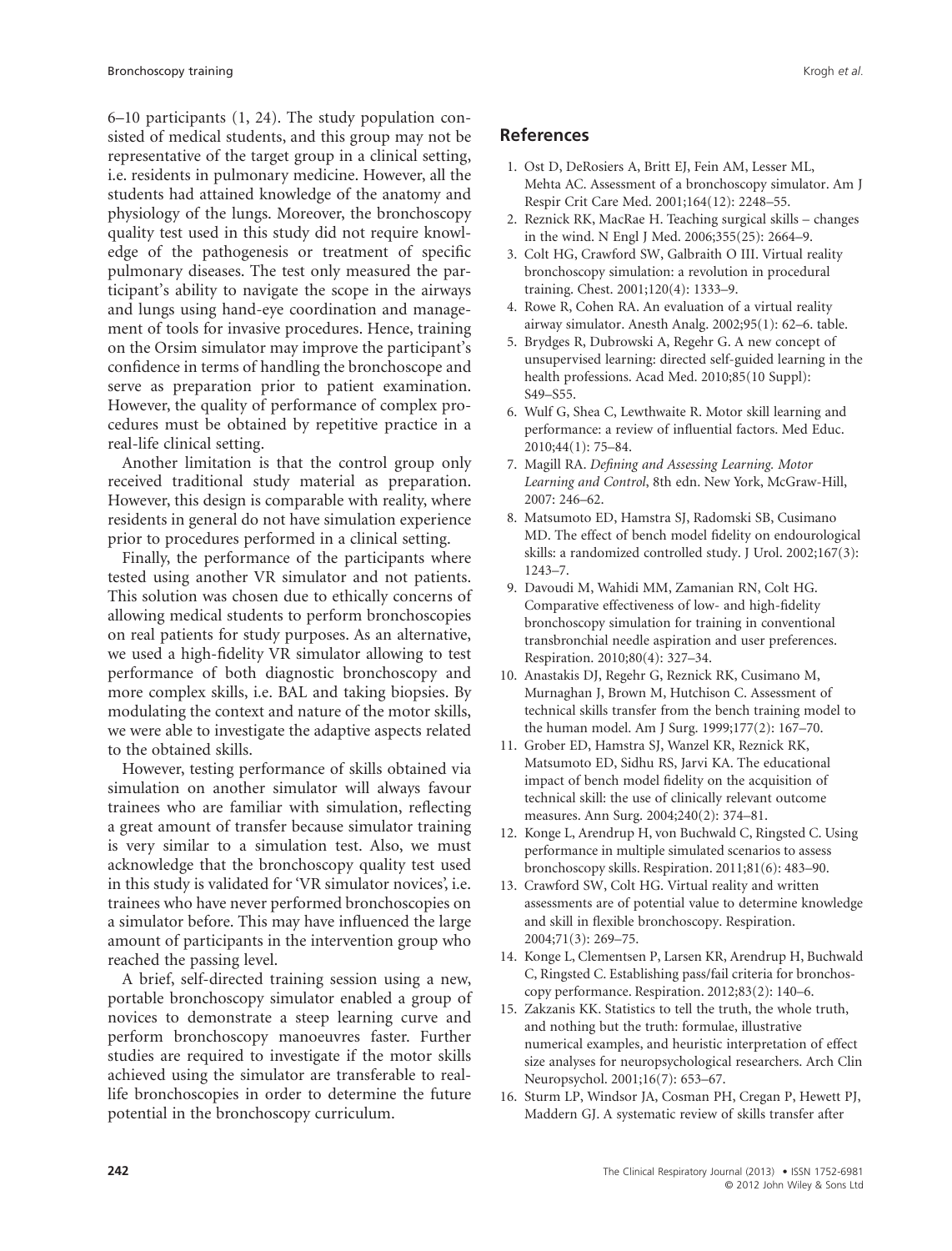surgical simulation training. Ann Surg. 2008;248(2): 166–79.

- 17. Ericsson KA. The influence of experience and deliberate practice on the development of superior expert performance. In: Ericsson KA, Charness N, Feltovich PJ, Hoffman RR, editors. *The Cambridge Handbook of Expertise and Expert Performance*, 1st edn. New York, Cambridge University Press, 2006: 683–704.
- 18. Cook DA, Hatala R, Brydges R, Zendejas B, Szostek JH, Wang AT, Erwin PJ, Hamstra SJ. Technology-enhanced simulation for health professions education: a systematic review and meta-analysis. JAMA. 2011;306(9): 978–88.
- 19. Thompson JR, Leonard AC, Doarn CR, Roesch MJ, Broderick TJ. Limited value of haptics in virtual reality laparoscopic cholecystectomy training. Surg Endosc. 2011;25(4): 1107–14.
- 20. Salkini MW, Doarn CR, Kiehl N, Broderick TJ, Donovan JF, Gaitonde K. The role of haptic feedback in laparoscopic training using the LapMentor II. J Endourol. 2010;24(1): 99–102.
- 21. Norman G, Dore K, Grierson L. The minimal relationship between simulation fidelity and transfer of learning. Med Educ. 2012;46(7): 636–47.
- 22. McGaghie WC, Issenberg SB, Cohen ER, Barsuk JH, Wayne DB. Does simulation-based medical education with deliberate practice yield better results than traditional clinical education? A meta-analytic comparative review of the evidence. Acad Med. 2011;86(6): 706–11.
- 23. Seymour NE, Gallagher AG, Roman SA, O'Brien MK, Bansal VK, Andersen DK, Satava RM. Virtual reality

training improves operating room performance: results of a randomized, double-blinded study. Ann Surg. 2002;236(4): 458–63.

- 24. Blum MG, Powers TW, Sundaresan S. Bronchoscopy simulator effectively prepares junior residents to competently perform basic clinical bronchoscopy. Ann Thorac Surg. 2004;78(1): 287–91.
- 25. Hueppchen N, Dalrymple JL, Hammoud MM, *et al*. To the point: medical education reviews – ongoing call for faculty development. Am J Obstet Gynecol. 2011;205(3): 171–6.
- 26. Issenberg SB, Pringle S, Harden RM, Khogali S, Gordon MS. Adoption and integration of simulation-based learning technologies into the curriculum of a UK undergraduate education programme. Med Educ. 2003;37(Suppl 1): 42–9.
- 27. Issenberg SB, Scalese RJ. Simulation in health care education. Perspect Biol Med. 2008;51(1): 31–46.
- 28. Marco J, Holmes DR Jr. Simulation: present and future roles. JACC Cardiovasc Interv. 2008;1(5): 590–2.
- 29. Murphy JG, Cremonini F, Kane GC, Dunn W. Is simulation based medicine training the future of clinical medicine? Eur Rev Med Pharmacol Sci. 2007;11(1): 1–8.
- 30. Wahidi MM, Silvestri GA, Coakley RD, *et al*. A prospective multicenter study of competency metrics and educational interventions in the learning of bronchoscopy among new pulmonary fellows. Chest. 2010;137(5): 1040–9.
- 31. Moorthy K, Smith S, Brown T, Bann S, Darzi A. Evaluation of virtual reality bronchoscopy as a learning and assessment tool. Respiration. 2003;70(2): 195–9.